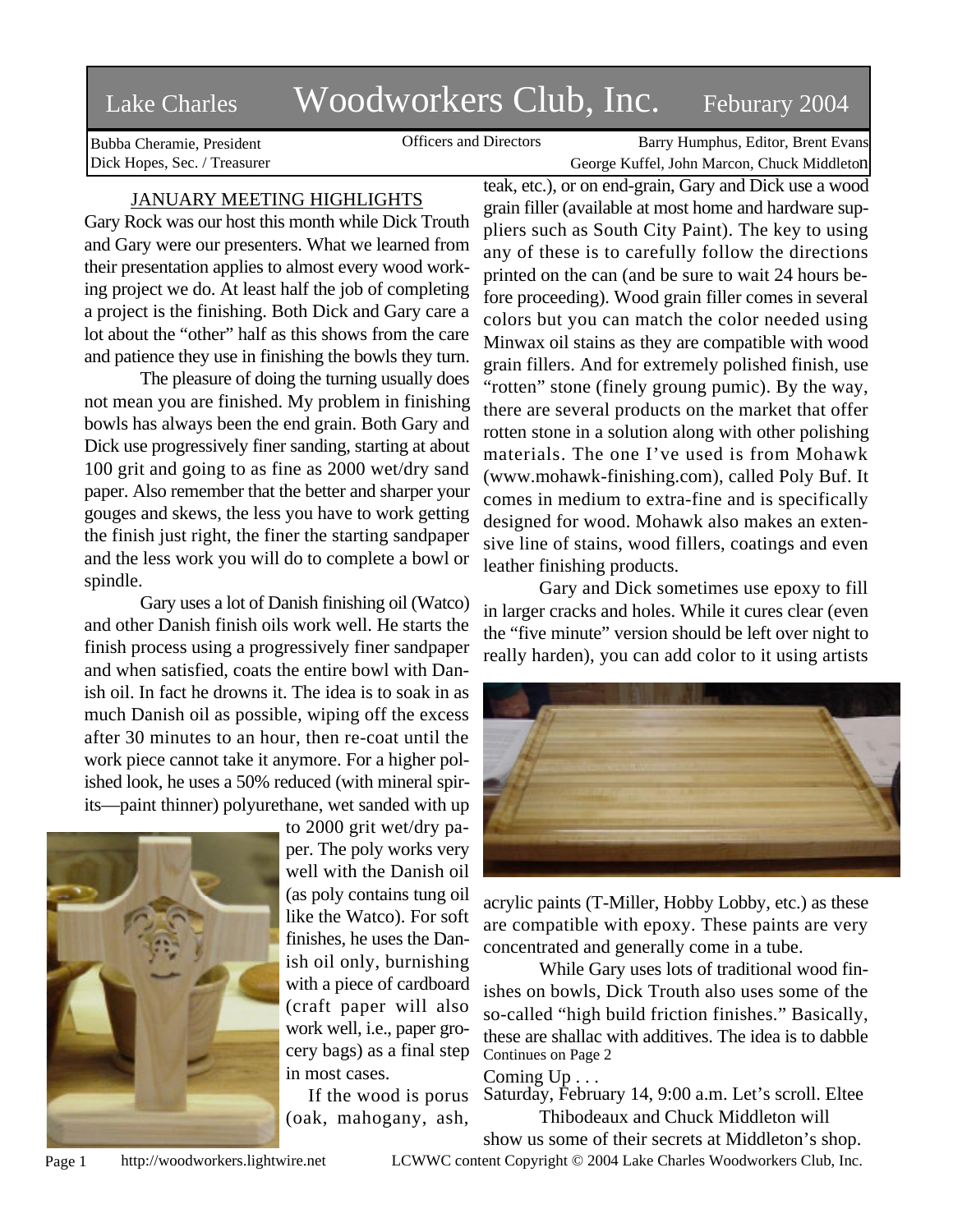on a small amount of the product and use the friction from the spinning object with a cotten "mouse" to coat and polish the item (old, clean piece of T-shirt works very well). These leave a very high gloss finish that can be softened by burnishing with craft paper, cardboard or 0000 steel wool. A better choice is to use a non-ferrous metal wool such as brass wool because the brass will not react with woods containing tannic acid (many woods do, especially oak). Having used this sort of product on both turned pens and bowls, I can testify that it is easy to use, dries almost instantly and leaves a great finish (presuming that the underlying fine sanding was a good job).

Of all the finishes that can be used on bowls, probably the safest for coming in contact with food is shellac. Shellac finishes have been around for hundreds of years and is virtually inert as an allergen. In fact, many medical pills are coated with shellac. But like many finishes, it oxidizes and turns to a mushy mix in the bottom of the jar



after a few months (see www.shellac.net for flake shellac products). In other words, shellac has a fairly short shelf life. To solve this problem, they recommend Bloxygen. Bloxygen is a combination of nitrogen, argon and a little carbon-dioxide (as a propellent) that is sprayed into a jar of finish. This blocks the oxygen in the air from reacting with the finish and preserves the finishing product. Bloxygen also works with other finishes including paint. Gary showed a jar of shellac that had been treated with Bloxygen that was over six months old and still ready to use (see www.bloxygen.com for sources of supply).

Rick Haught asked about using wood bleaches (Rick always asks the hard questions!). Jeff Cormier (our chemist and a premier cabinet maker) recommended that you use caution when using these products. Most of them are a solution of oxalic acid and are very toxic. Make sure you follow the directions with the product and keep it away from children.

Gary reminded the group that if anyone wants to come by and turn something on his lathe, discuss more about finishing a turning or help with a turning, just give him a call to be sure he's there.

Show and Tell had some interesting items. Besides Gary Rock's sample bowls, Lee Frazier brought a recent scrollwork item—a wood cross. Barry Humphus showed one of the bowl sanding products he uses—a combination of sand paper and 3M pad made to chuck in a drill and available in several grits at Stine's Lumber. Eltee Thibodeaux built a neat jig for precise routing and Dick Troth showed off a recent large cutting board as well as handed out a great document on bowl finishing. See the article in the Projects section of the LCWW web site at http://woodworkers.lightwire.net.

#### LIGHTENING WOOD WITH BLEACH

Removing the natural color of wood is best done with the two-part peroxide bleaches. These are available as "A/B" bleaches sold in most paint and hardware stores. The most common way to apply this product is to wet the wood thoroughly with part A (sodium hydroxide) then immediately apply part B (hydrogen peroxide).

It's important that part A not sit too long before applying part B because sodium hydroxide will darken some tannin-rich woods like cherry and oak. You can also mix the two parts together and apply them at the same time, as long as you do it as quickly as possible after the two parts are mixed. Sometimes you need more than one application to even out the bleaching effect. Some dark woods, like ebony, are not affected by this bleach which is an advantage if you want to bleach a wood that has ebony stringing. On some woods, particularly walnut, a greenish tinge may appear in some areas if the bleach is not applied evenly. To alleviate this problem, try to apply the bleach evenly and sparingly, just enough to make the wood wet. Do not flood the wood. Neutralize the alkaline effect of this bleach after the wood is dry by applying a weak acid like vinegar. Use white vinegar mixed one part vinegar to two parts water.

A/B bleach will remove all the natural color variations present in wood, so use them judiciously. Over bleached woods will lack tonal variations and depth even if stained afterward. Use them only when matching sunfaded wood, or to provide a neutral base upon which you can create a decorative finish like pickled oak or blond mahogany. A/B bleaches can be used to compensate for heartwood/sapwood variations, but you should bring the sapwood in line with the heartwood by hand coloring or spraying the sapwood with a dye stain. *Barry Humphus*.